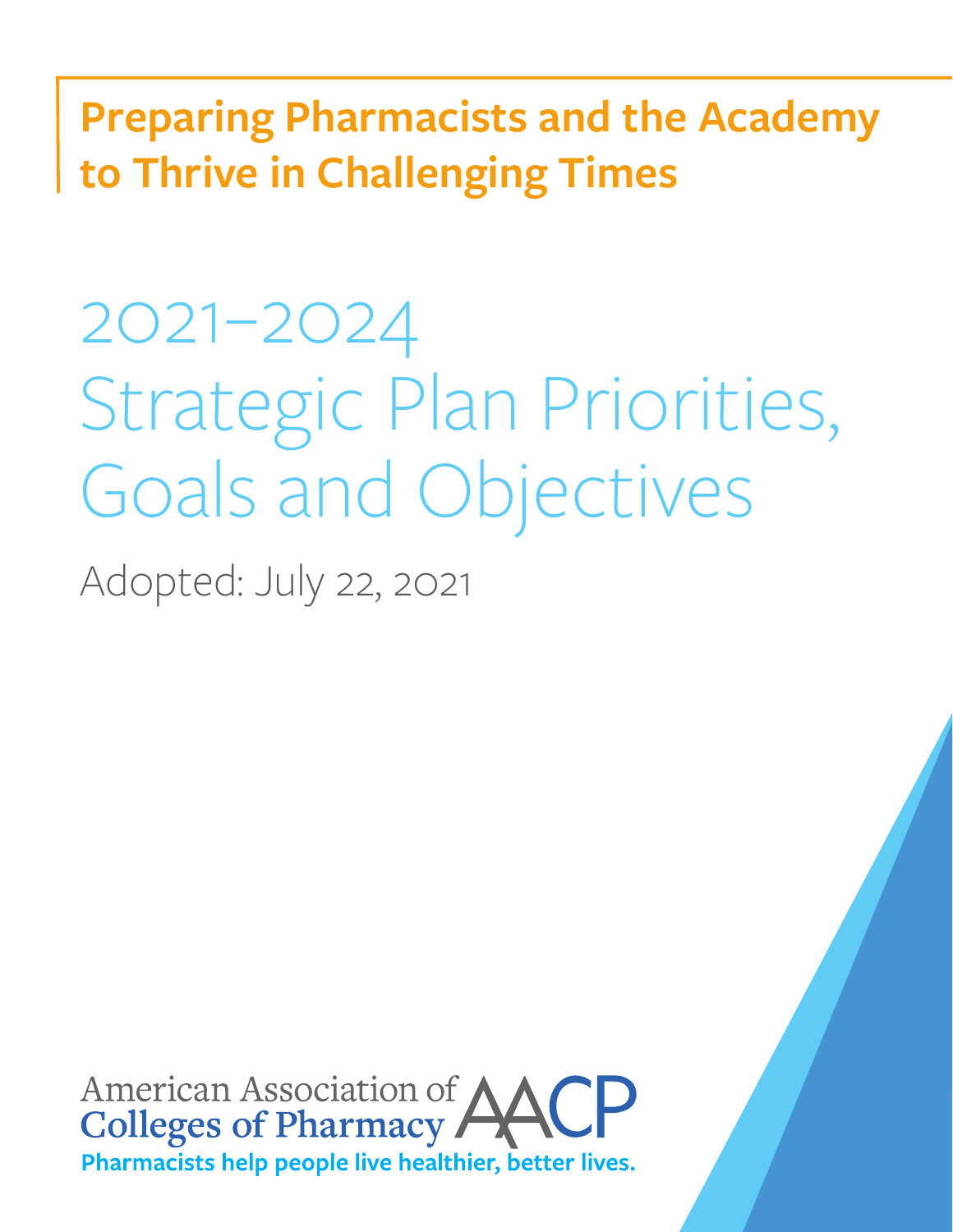# **Mission and Vision**

### **AACP Mission**

Advance pharmacy education, research, scholarship, practice and service, in partnership with members and stakeholders, to improve health for all.

### **AACP Vision**

We envision a world of healthy people through the transformation of health professions education.

## **AACP Diversity Statement**

AACP affirms its commitment to foster an inclusive community and leverage diversity of thought, background, perspective, and experience to advance pharmacy education and improve health.

# **Strategic Plan Summary**

In October 2020, AACP the Strategic Planning Committee (SPC) launched the strategic planning efforts to develop a plan to guide our Association efforts for the years 2021–2024. This plan addresses what we plan to do in the next four years, while continuing to build on what we are currently doing.

Our strategic planning theme, **Preparing Pharmacists and the Academy to Thrive in Challenging Times**, acknowledges that the healthcare environment is constantly changing; therefore, we need to constantly prepare pharmacists for those changes.

Pharmacists work within a delivery care model and a financial model which often hinders their ability to make valuable contributions in medication optimization and health outcomes. How pharmacists and the pharmacy profession tackle these challenges and address these problems is critical to the future of the pharmacy workforce, and involves:

Strengthening and preparing the pharmacy pipeline to create and sustain an essential and visibly recognized workforce (Who should we attract into pharmacy? How do we foster "professional identity formation" among learners/ graduates and practitioners? How do we examine and adjust the current education pathways?).

Ensuring pharmacy education and training are fully recognized, utilized and integrated into the health care system; and raising the profile of pharmacy as an essential healthcare profession.

Fostering a pharmacy workforce that embraces, leads and sustains a professional culture of change, transformation and continued professional development.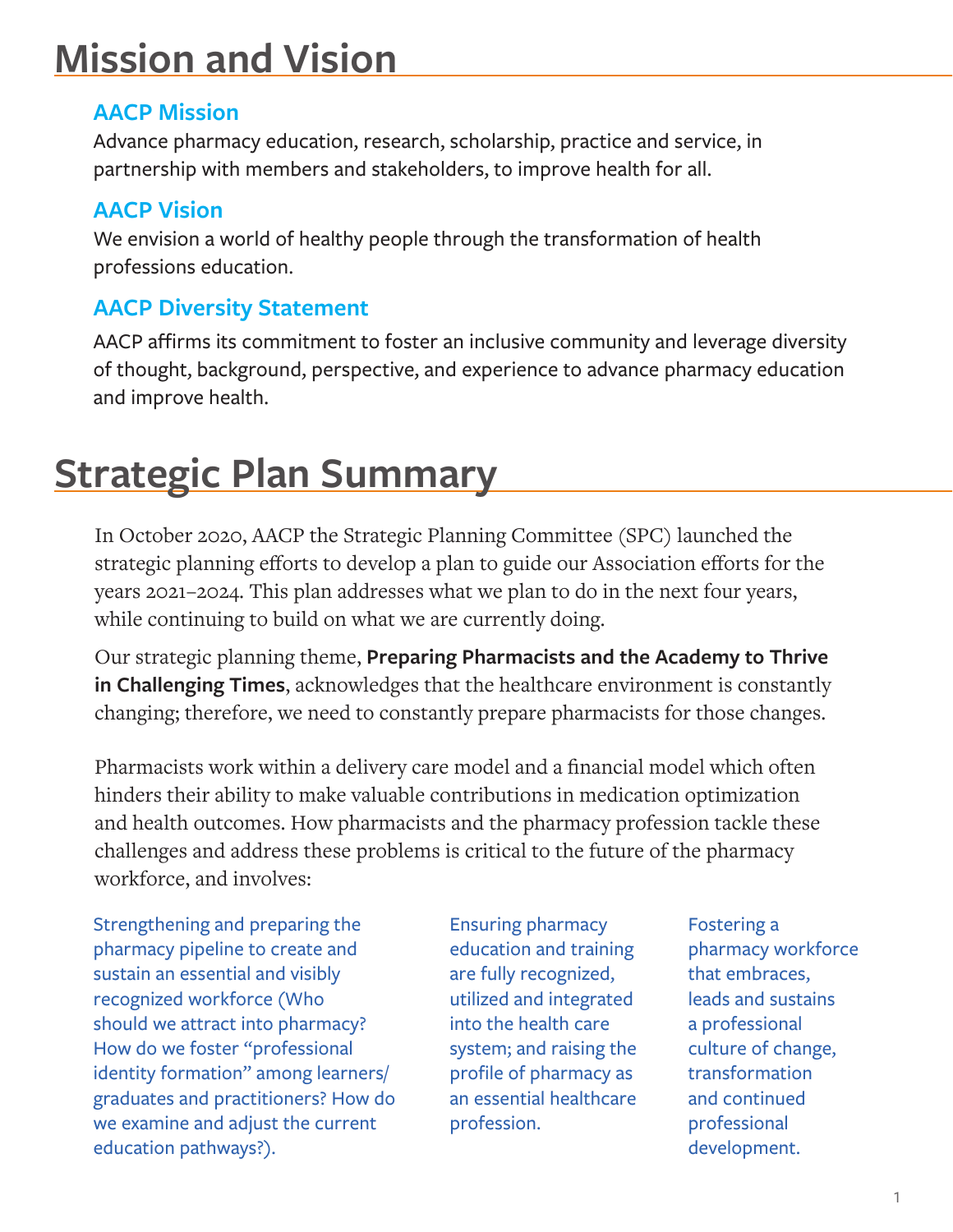# **Strategic Plan Summary**

The AACP strategic plan for 2021–2024 focuses on the following priority areas:



**Strategic Priority 1: Leading the Transformation of Pharmacy Practice**



**Strategic Priority 2: Optimizing Pharmacy Education and Training Across the Lifespan of Pharmacists and Pharmaceutical Scientists**



**Strategic Priority 3: Leading Diversity, Equity, Inclusion, and Anti-racism (DEIA) Efforts**



**Strategic Priority 4: Achieving Well-being for All**



**Strategic Priority 5: Strengthening the Financial Health of AACP and Our Members**



**Strategic Priority 6: Ensuring Our Strong Culture and High-Functioning Operations Support Our Work**

Additionally, the following cross-cutting areas will be appropriately integrated in the plan: **Leadership / Interprofessional Collaboration / Global Engagement / Implementation Science**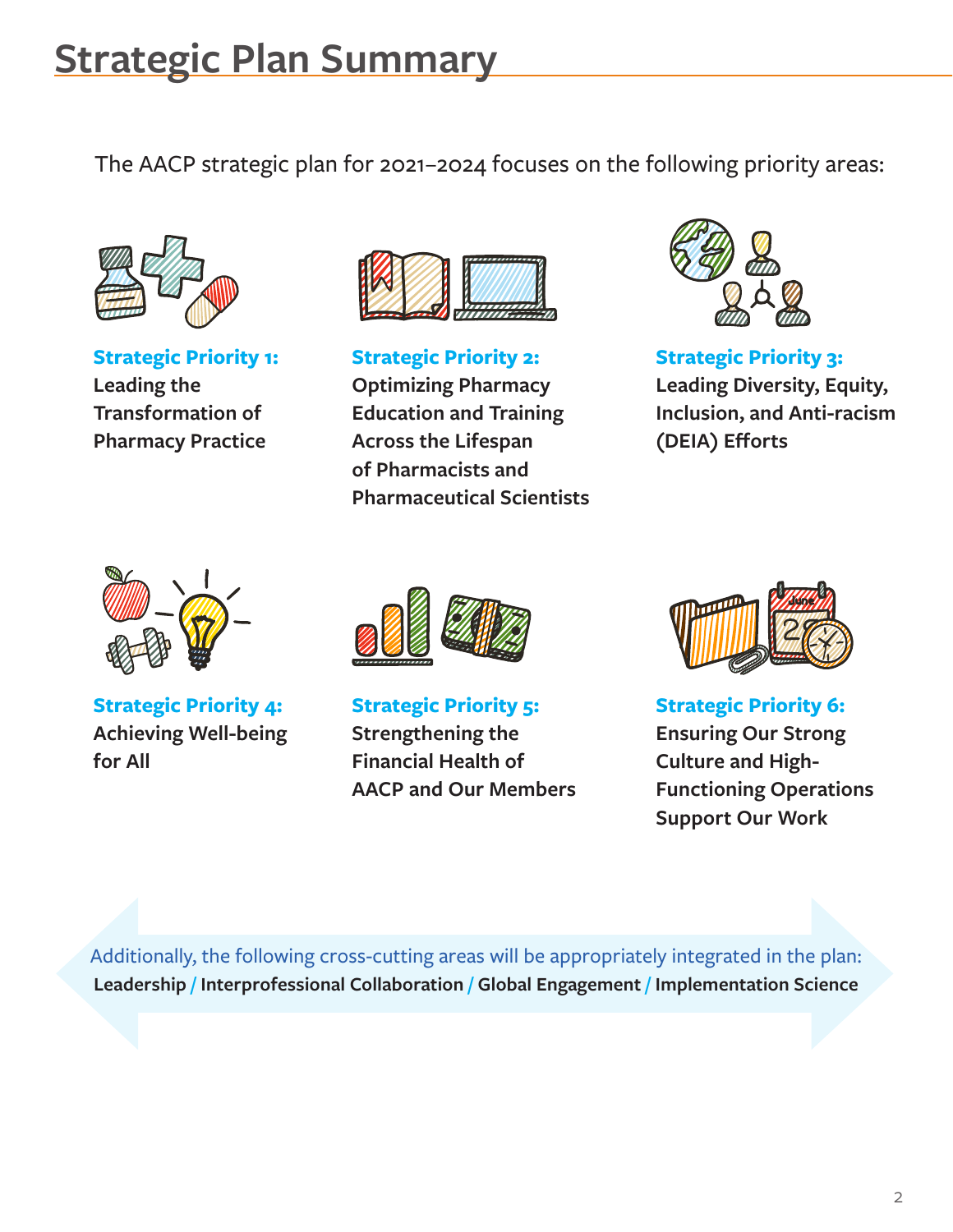Strategic Priority #1

## **Leading the Transformation of Pharmacy Practice**

*Team members: Jasey Cárdenas, Melissa Murer Corrigan, Margarita DiVall, Terri Moore, Sarah Shrader, Toyin Tofade*

As the healthcare environment changes, it is essential that the pharmacy profession and academic pharmacy are prepared for and proactively involved in leading those changes to improve patient care. Leading in a culture of change in pharmacy means creating a culture and producing the capacity to seek, critically assess, and selectively incorporate new, progressive, contemporary ideas and practices—all the time, inside the organization as well as outside of it. AACP will strategically lead the transformation of pharmacy education and practice to ensure that pharmacists' contributions to medication optimization and health outcomes are evident. This strategic priority focuses on fostering and sustaining a culture of transformation within pharmacy education and practice that embraces the challenges and creates positive changes in the healthcare environment. This ongoing transformation requires the expansion of patient-centered pharmacy practice and will be further advanced through strategic engagement with other healthcare organizations and stakeholders.

## Goal Statement 1.1

#### **Foster a Professional Culture of Change and Transformation in Pharmacy.**

Foster a culture within pharmacy education that embraces change and transformation among faculty, current and future learners, preceptors, and staff.

**Objective 1.1.1:** Establish a framework for pharmacy transformation and change that incorporates professional identity formation to help develop a professional mindset and leadership among faculty, learners, and preceptors for an evolving pharmacy workforce.

**Objective 1.1.2:** Facilitate the sharing of resources and models of change and transformation among colleges and schools of pharmacy.

**Objective 1.1.3:** Feature innovative and emerging practice areas, via Pharmacy Is Right For Me campaign, to attract prospective students interested in pharmacy change and transformation.

**Objective 1.1.4:** Foster and leverage relationships between partners in education and practice, including preceptors, to develop collaborations for accelerating practice transformation.

## Goal Statement 1.2

### **Establish A Clear, Evidence-based Vision of Patient-Centered Pharmacy Practice.**

Articulate and provide supporting evidence for a strong, clear and cohesive vision of patient-centered pharmacy practice that contributes to medication optimization and health outcomes.

**Objective 1.2.1:** Engage with other health professions associations and patient advocacy organizations to advocate for the value proposition for the pharmacy profession and how patient-centered pharmacy practice fulfills their needs.

**Objective 1.2.2:** Highlight successful pharmacy practice models that (a) integrate advanced, enhanced pharmacy services into health care settings, and (b) demonstrate effective reimbursement methods.

**Objective1.2.3:** Highlight the efforts of AACP member institutions in producing and disseminating the evidence on the value of different pharmacy collaboration models to other health professionals and patients, including economic, clinical and patient-focused metrics.

**Objective 1.2.4:** Create and implement a plan for communicating the competency and enhanced practice abilities of pharmacy graduates to health care professionals, including practicing pharmacists, which would encompass the development and impact evaluation of materials.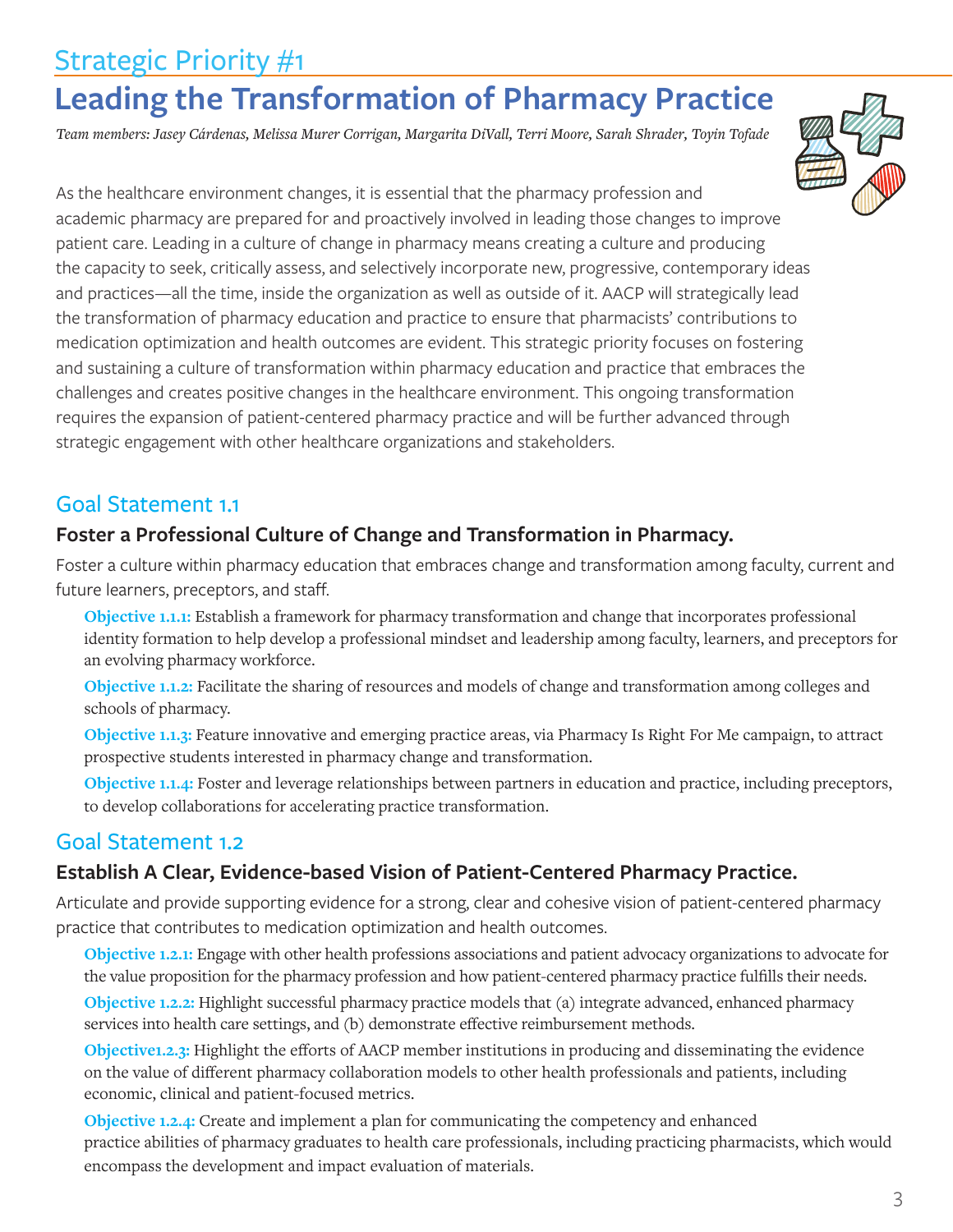Strategic Priority #1

## **Leading the Transformation of Pharmacy Practice**

*Team members: Jasey Cárdenas, Melissa Murer Corrigan, Margarita DiVall, Terri Moore, Sarah Shrader, Toyin Tofade*

### Goal Statement 1.3

#### **Create and Implement a Strategic Engagement Plan.**

Articulate a plan and provide tools and resources for individual and institutional members to increase their capacity for effective strategic engagement with diverse types of stakeholders.

**Objective 1.3.1:** Create an accessible compendium of resources for use by schools when advocating, collaborating, and educating stakeholders. Resources can include letters to policymakers, model practice agreements, media materials, etc.

**Objective 1.3.2:** Encourage schools to share successful strategic engagement practices and provide networking opportunities to bring pharmacy faculty and school leadership together to exchange experiences with successes and challenges.

**Objective 1.3.3:** Create or provide a self-assessment tool for faculty and schools' level of strategic engagement expertise and competency.

**Objective 1.3.4:** Create an introduction to advocacy guide for schools and faculty, encompassing practices at both the professional level (e.g., engagement with other health professionals regarding practice integration) and policy level (e.g., negotiating with payers, legislative policy-focused advocacy).

**Objective 1.3.5:** Promote, through strategic engagement and the Pharmacists For Healthier Lives campaign, pharmacy practice transformation to enhance the demand and opportunities for pharmacists with emphasis on emerging health issues and pharmacists' ability to deliver patient care.

*Definition of strategic engagement:* Removing barriers and expanding opportunities for the profession to advance through working with other pharmacy and health care organizations, especially medicine; advocating on the federal level, and disseminating information to schools and colleges for their state-based efforts. It is important that this goal encompasses engagement with physicians, clinics, health care systems, in addition to payers and legislators and regulators.

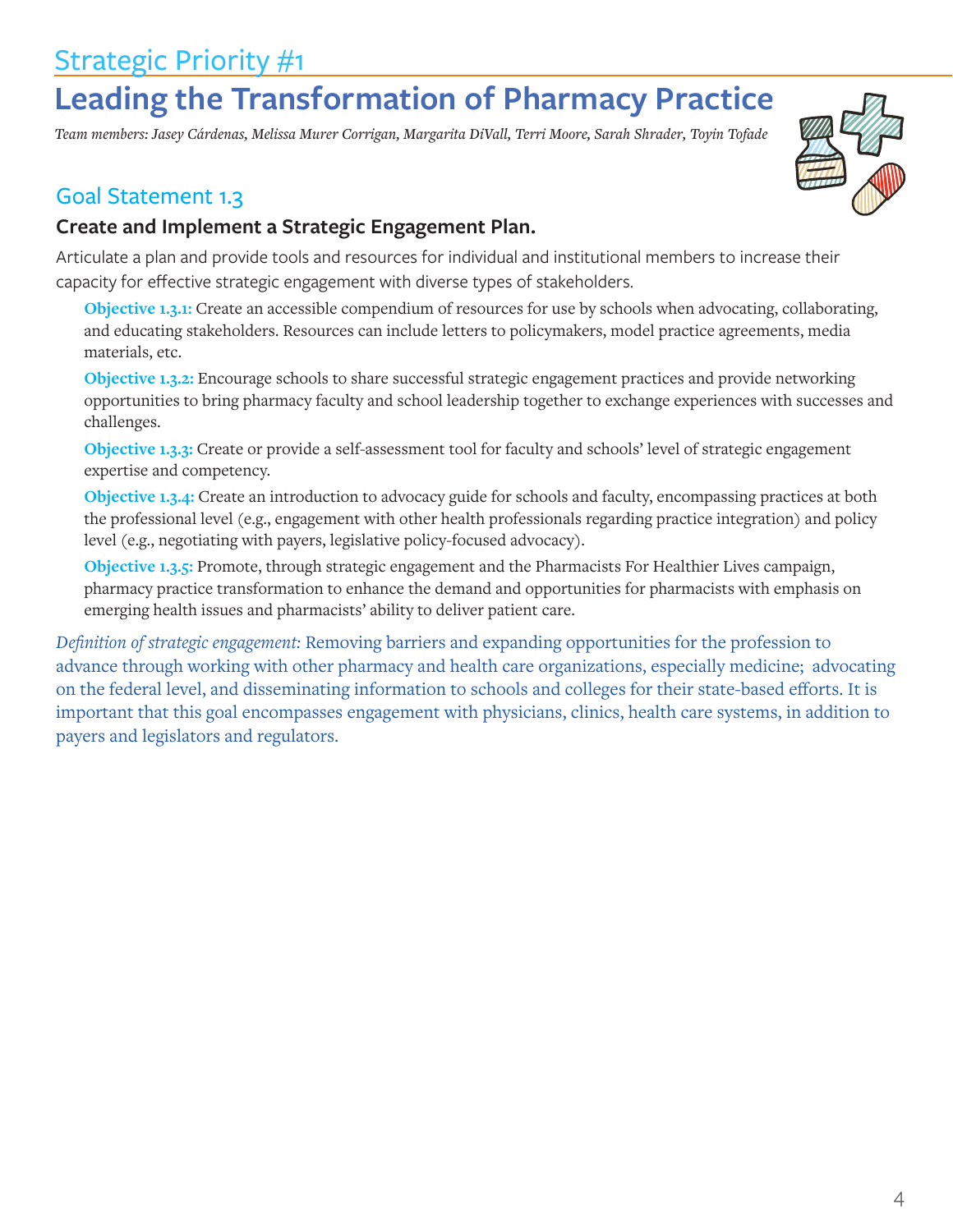## Strategic Priority #2

## **Optimizing Pharmacy Education and Training Across the Lifespan of Pharmacists and Pharmaceutical Scientists**

*Team members: Michelle Assa-Eley, Dorothy Farrell, Adam Persky, Kelly Ragucci*



AACP and its members are responsible for educating and preparing pharmacists and faculty who are ready to lead or engage in transformation of education and practice, and research. To meet the needs of today's students and patients, sustain a thriving workforce, and advance education and practice, and research. AACP and its members will work together to develop and implement innovative professional and graduate curricula and professional development opportunities. This strategic priority focuses on initiatives that assess and evaluate current educational outcomes and their fitness for today's pharmacy landscape (workforce readiness). This includes regional conferences in which pharmacy organizations, faculty and employers will come together to further assess professional identify formation, competency-based education and workforce optimization in order to support lifelong learning. An emphasis will be on advancing interprofessional, person-based care and expanding the profession in a variety of practice and research areas.

## Goal Statement 2.1

### **Stimulate Innovative Curricula.**

Foster and support schools and colleges in delivering innovative pharmacy curricula while incorporating evidencebased methods.

**Objective 2.1.1:** Revise and update 2013 CAPE Outcomes (Center for the Advancement of Pharmacy Education) and EPAs (Entrustable Professional Activities).

**Objective 2.1.2:** Support schools and colleges in developing effective ways to meet contemporary learner needs and ultimately influence the requirements (e.g., ACPE standards, CAPE outcomes, EPAs and IPEC core competencies).

**Objective 2.1.3:** Engage the academy in (or provide opportunities for) candid discussions about necessary curricular adaptations to better meet the needs of learners (e.g., agility, flexibility, efficiency, personalization).

**Objective 2.1.4:** Engage members in educational opportunities for adopting and adapting tools for digital health education and practice, as well as offer resources on other specific curricular needs (e.g., pharmacogenomics, informatics, interprofessional education and leadership)

## Goal Statement 2.2

#### **Cultivate Innovative Faculty.**

Train, educate and support member institutions and their faculty in the delivery of innovative and contemporary curricula.

**Objective 2.2.1:** Offer educational programming that models state of the art, innovative, contemporary teaching and learning methods.

**Objective 2.2.2:** Develop and promote mechanisms to share and utilize resources for innovative teaching and learning. **Objective 2.2.3:** Promote, cultivate and offer training in the development of new graduate programs that are state of the art and responsive to workforce needs, including M.S., Ph.D., and certificate programs.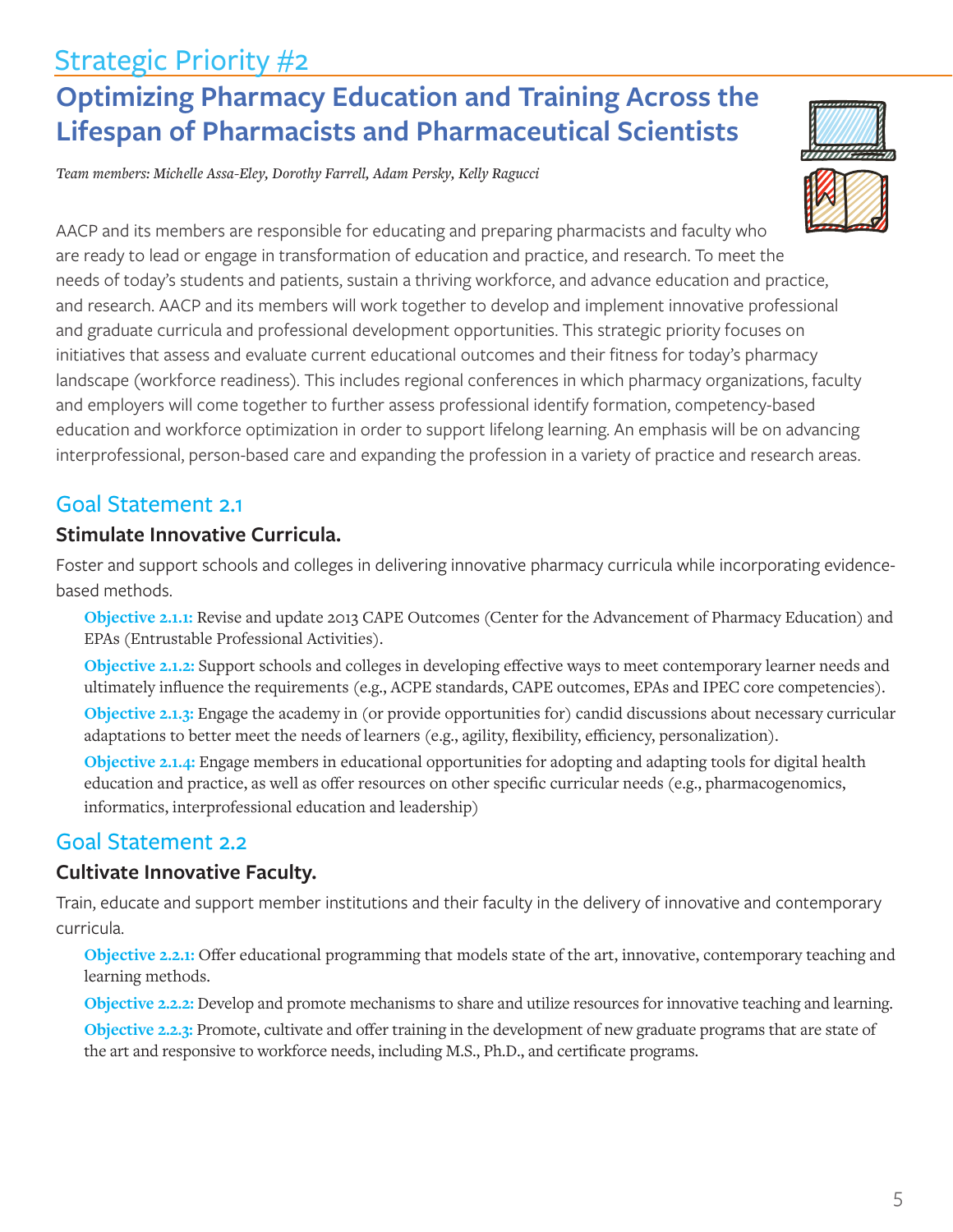## **Optimizing Pharmacy Education and Training Across the Lifespan of a Pharmacist**

*Team members: Michelle Assa-Eley, Dorothy Farrell, Adam Persky, Kelly Ragucci*

#### Goal Statement 2.3

#### **Enhance Workforce Development.**

Fostering a pharmacy workforce that embraces, leads and sustains a professional culture of change, transformation and continued professional development.

**Objective 2.3.1:** Promote and advance preceptor development across colleges and schools of pharmacy.

**Objective 2.3.2:** Sustain a visible, essential workforce through continuous professional development (e.g. APhA ADVANCE, ACT Collaborative).

**Objective 2.3.3:** Engage employers and other professional organizations through a stakeholder conference on the future of pharmacists' education and training.

### Goal Statement 2.4

#### **Bridge Education to Practice.**

Bridge education to practice through development and implementation of the Center To Accelerate Pharmacy Practice Transformation and Academic Innovation (CTAP).

**Objective 2.4.1:** Convene a Bridging Education to Practice Summit, in collaboration with other national pharmacy associations, on the future of pharmacists' education and training from entry into the Pharm.D. program to retirement and include this as a component of practice transformation and academic innovation.

**Objective 2.4.2:** Assess and implement promising innovations in pharmacy education and post-graduate training to better align curricula with experiential and post-graduate training to ensure graduates are ready to contribute to interprofessional team-based care.

**Objective 2.4.3:** Catalyze pharmacy schools' efforts to partner with pharmacy and medical societies to advance collaborative practice.

**Objective 2.4.4:** Disseminate innovations widely to AACP members, and support the use, replication and evaluation of, models, best practices, resources and tools from projects related to bridging education and practice.

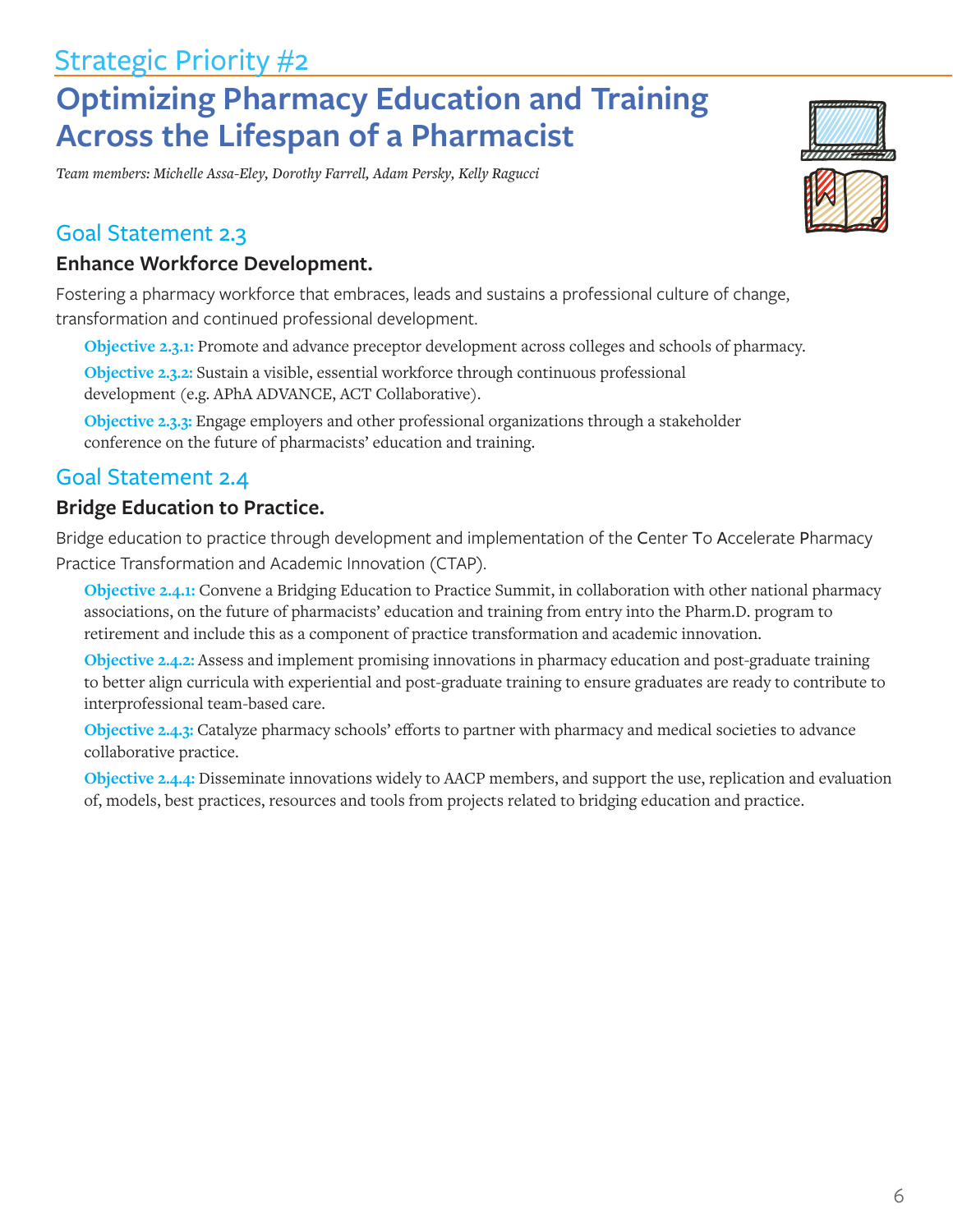## Strategic Priority #3 **Leading Diversity, Equity, Inclusion and Anti-racism (DEIA) Efforts**



*Team members: Lakesha Butler, Wanda Maldonado, Terri Moore, Terry Ryan, Cindy Ziegler, plus input from all SPC members*

AACP and its members are committed to the principles of diversity, equity, inclusion, accessibility, justice, and anti-racism. The association recognizes that to help diminish health disparities and promote health equity, it must work intentionally and courageously to eradicate structural and systemic racism, including that which may be found in academic pharmacy. The initiatives outlined in this priority provide an initial, multi-pronged approach for AACP and its members to both begin and continue their efforts of creating academic environments that are welcoming to all.

## Goal Statement 3.1

#### **Cultivate and Support a More Diverse Population of Learners.**

Promote a more diverse learner population to foster innovation, and to improve cultural competence and patient care outcomes for an increasingly diverse patient population.

**Objective 3.1.1:** Establish targeted recruitment events and personalized outreach strategies to engage with prospective learners from diverse backgrounds.

**Objective 3.1.2:** Cultivate new alliances and strengthen existing partnerships with organizations to develop pipeline programs, financial support, and scholastic opportunities for diverse learners.

**Objective 3.1.3:** Develop resources to support prospective learners from diverse backgrounds in navigating the prepharmacy and pharmacy admissions process.

**Objective 3.1.4:** Increase marketing and social media efforts to promote diversity, equity, and inclusion in pharmacy education to make the profession more accessible and attractive to an increasing diverse learner population.

## Goal Statement 3.2

#### **Cultivate and Support a More Diverse Faculty.**

Ensure representativeness among our faculty to support increasingly diverse learner and patient populations.

**Objective 3.2.1:** Develop and implement a marketing campaign targeting select audiences from underrepresented groups (e.g., pharmacy learners, graduate learners, pharmacy residents, post-graduate fellows, practicing pharmacists, and researchers) that highlights academic pharmacy as a career.

**Objective 3.2.2:** Conduct a DEIA focused environmental scan to identify successes, challenges, needs, and opportunities related to the faculty experiences in academic pharmacy that will allow AACP to further support its member institutions with their DEIA efforts.

**Objective 3.2.3:** Engage new faculty from diverse backgrounds during their first two years of academia to encourage participation in AACP membership, and engagement in AACP special interest groups, committees, and meetings through targeted communications and outreach.

**Objective 3.2.4:** Explore a mentoring program for new faculty from underrepresented populations to facilitate their transition to academic pharmacy, support their development, and introduce them to leadership and volunteer opportunities in AACP.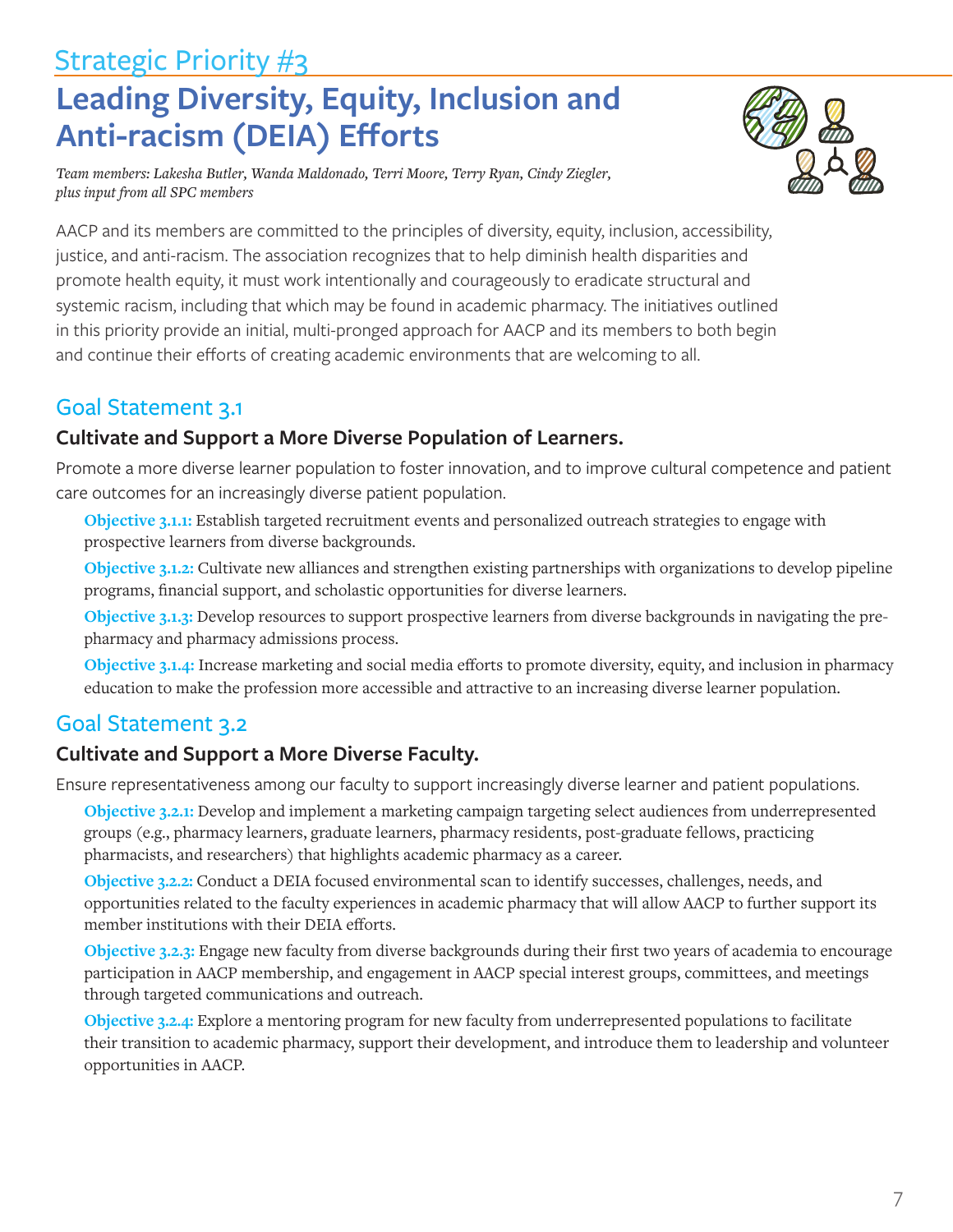## Strategic Priority #3 **Leading Diversity, Equity, Inclusion and Anti-racism (DEIA) Efforts**

*Team members: Lakesha Butler, Wanda Maldonado, Terri Moore, Terry Ryan, Cindy Ziegler, plus input from all SPC members*



## Goal Statement 3.3

## **Lead in Creating and Providing DEIA Professional Development Activities.**

Make available workshops, trainings, leadership development and other specialized programming to all AACP stakeholders, including faculty, staff, Board of Directors, learners and external partners.

**Objective 3.3.1:** Compile and publish resources related to best practices in inclusive pedagogy, creating inclusive classrooms, navigating difficult conversations, and promoting equitable campus climates for use by schools and colleges of pharmacy.

**Objective 3.3.2:** Provide ongoing professional development and training opportunities to AACP membership, including association governance, staff, and volunteers related to DEIA (e.g., EDI Institute, Leadership Forum, Annual and Interim Meeting programming).

**Objective 3.3.3:** Engage current pharmacy learners in DEIA focused conversations to provide insight and perspective on their experiences that could stimulate the creation of future professional development opportunities.

**Objective 3.3.4:** Share DEIA resources with internal and external stakeholders.

## Goal Statement 3.4

#### **Enhance Curricular and Co-curricular Activities.**

Advocate for colleges and schools of pharmacy to integrate topics related to DEIA, including accessibility, harassment, and structural racism, throughout their curricula as well as those leadership and support experiences for learners that support their curricula.

**Objective 3.4.1:** Create engagement opportunities that involve affinity groups to discuss strategies for including and/or enhancing DEIA topics throughout their curricula.

**Objective 3.4.2:** Collaborate with external associations and organizations to create experiential and co-curricular opportunities that allow learners to engage in activities that promote health equity and the delivery of culturally responsive care.

**Objective 3.4.3:** Highlight pharmacy schools with innovative co-curricular programs in DEIA that could serve as models for other institutions.

## Goal Statement 3.5

#### **Expand Collaborations and Research.**

Expand AACP's research and external collaborations related to DEIA.

**Objective 3.5.1:** Explore partnerships with other organizations (e.g., government, non-profit, professional associations, academic) to identify opportunities for AACP to increase and enhance its DEIA efforts. **Objective 3.5.2:** Encourage and sponsor research related to DEIA in academic pharmacy.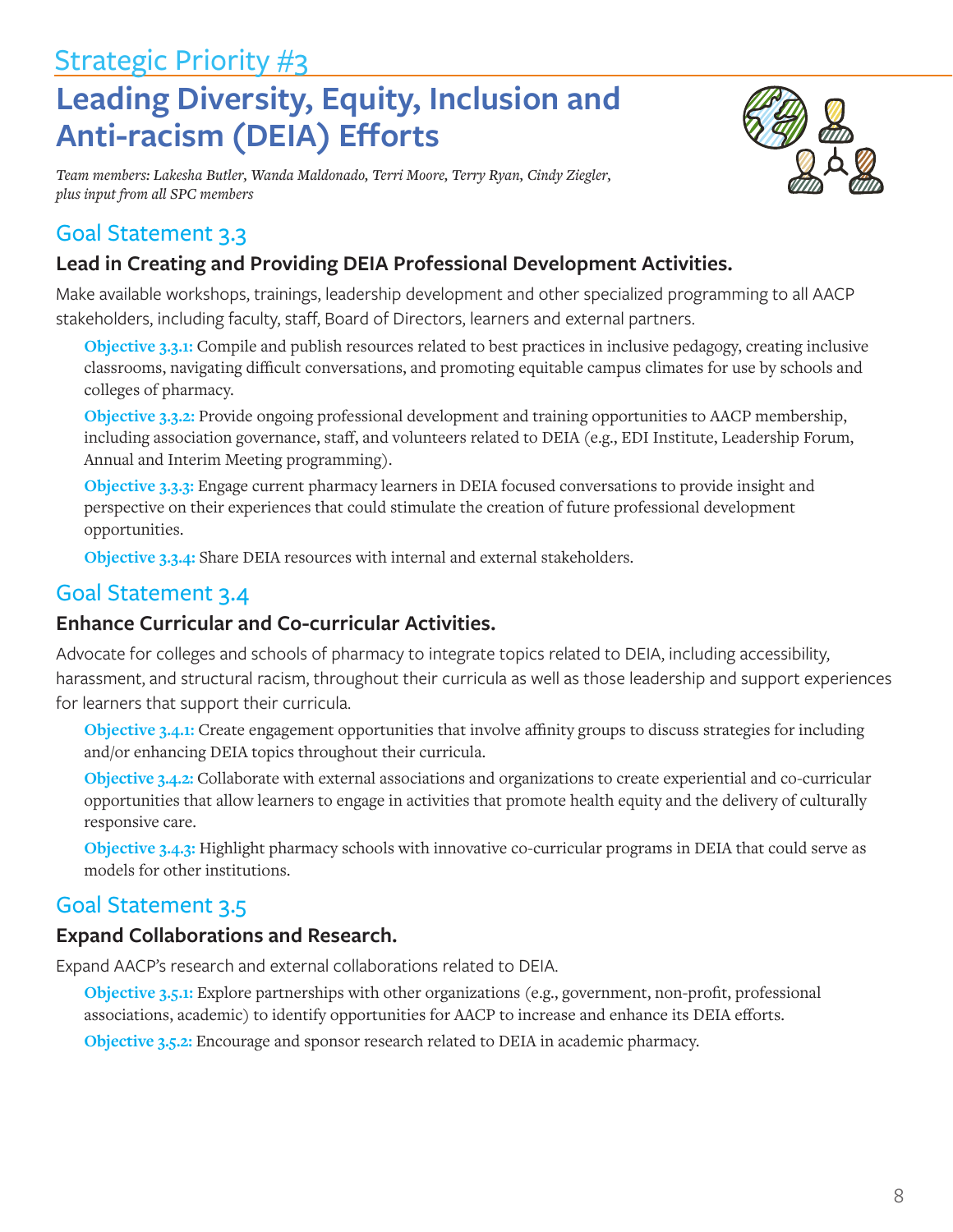## Strategic Priority #4 **Achieving Well-being for All**

*Team members: Tom Maggio, Libby Ross, Dave Zgarrick*



AACP is committed to promoting a culture of well-being for all through meaningful partnerships, programming, activities, and evidence-based resources. Well-being is vitally important to the future of the profession and defined not merely by the absence of disease, but as a state of physical, mental, emotional, social, intellectual, environmental, vocational, financial, and spiritual health. By adopting a comprehensive and holistic approach to support well-being, the Association will enhance the lives of learners, educators, staff, pharmacists, other health care professionals, and patients.

### Goal Statement 4.1

#### **Promote Well-being for AACP.**

Advance and promote the health and well-being of AACP members and staff.

**Objective 4.1.1:** Leverage strategic partnerships to identify and develop resources to improve the health and wellbeing of AACP members and staff.

**Objective 4.1.2:** Enhance well-being programming, services, and activities for members attending AACP meetings. **Objective 4.1.3:** Utilize AACP human resources and staff committees to conduct a needs analysis to determine whether AACP's current resources and policies foster an inclusive, supportive, and productive working environment for staff.

**Objective 4.1.4:** Implement an action plan to address the identified gaps and reflect the Association's commitment to health and well-being.

### Goal Statement 4.2

#### **Promote Well-being in Colleges and Schools of Pharmacy.**

Strengthen the culture and environment to promote the well-being of pharmacy educators, learners, and personnel and to attract people from diverse backgrounds.

**Objective 4.2.1:** Collect, contribute to, and disseminate best practices and resources designed to support the wellbeing, resilience, and mental health of pharmacy educators, learners, and personnel.

**Objective 4.2.2:** Develop and disseminate policies and procedures that promote:

- **•** a culture of health and well-being in pharmacy education;
- **•** reasonable and sustainable workloads for educators, learners, and personnel; and
- **•** the organizational values of social justice, compassion, diversity, and inclusion.

**Objective 4.2.3:** Advocate for the Accreditation Council for Pharmacy Education (ACPE) to expand concepts related to well-being and resilience in the accreditation standards and guidance documents.

## Goal Statement 4.3

#### **Promote Well-being in the Health Professions.**

Enhance the well-being of pharmacists and other health professionals through scholarship, strategic partnerships, and modeling to advance patient care and promote the pharmacy profession.

**Objective 4.3.1:** Collaborate with organizations to develop training and resources for pharmacists and other health professionals to improve their well-being, resiliency skills, and confidence throughout their careers.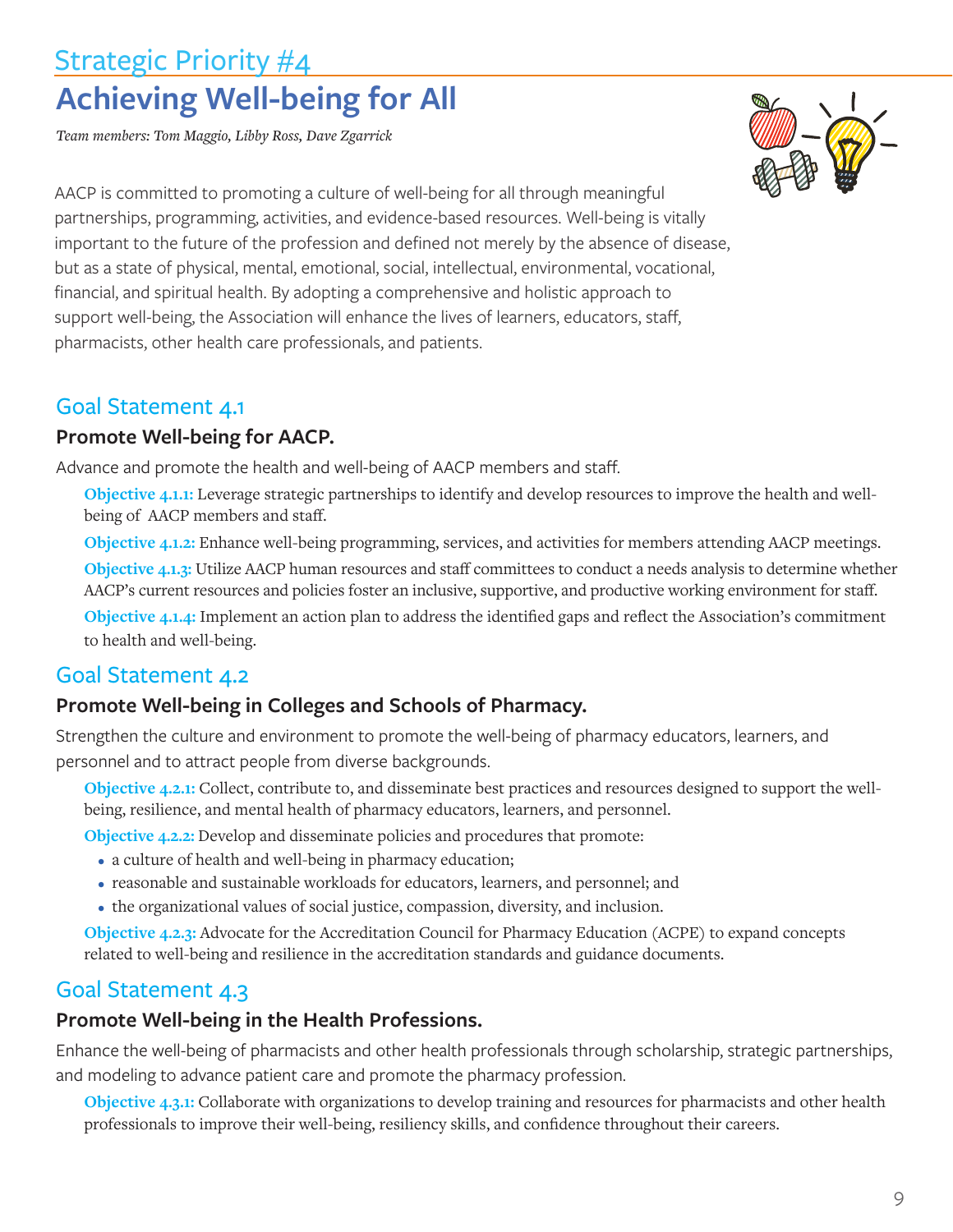## Strategic Priority #4 **Achieving Well-being for All**

*Team members: Tom Maggio, Libby Ross, Dave Zgarrick*



**Objective 4.3.2:** Promote the role of pharmacists in supporting the well-being of physicians and other health professionals.

**Objective 4.3.3:** Establish trauma and victim support resources to help health professionals and learners recover and cope with situations that affect their safety, well-being, and professional confidence

**Objective 4.3.4:** Advocate for revisions to health profession accreditation standards to include well-being of health professionals, educators, learners, and personnel as a critical factor.

**Objective 4.3.5:** Promote payment models that create a sustainable business model for pharmacist-provided disease prevention and well-being related services.

## Goal Statement 4.4

#### **Promote Well-being for All.**

Promote evidence-based scholarship and resources to help health professionals, learners, and educators promote the well-being of all.

**Objective 4.4.1:** Create forums for educators to disseminate evidence-based principles focused on supporting the development of well-being within health professions curricula.

**Objective 4.4.2:** Collaborate with other organizations and stakeholders to identify and develop evidence-based resources that promote the well-being of patients and communities.

**Objective 4.4.3:** Use evidence-based strategies to educate learners about the factors that affect the well-being of patients and communities, and strategies to address those factors.

**Objective 4.4.4:** Advocate for funding sources to support research focused on well-being.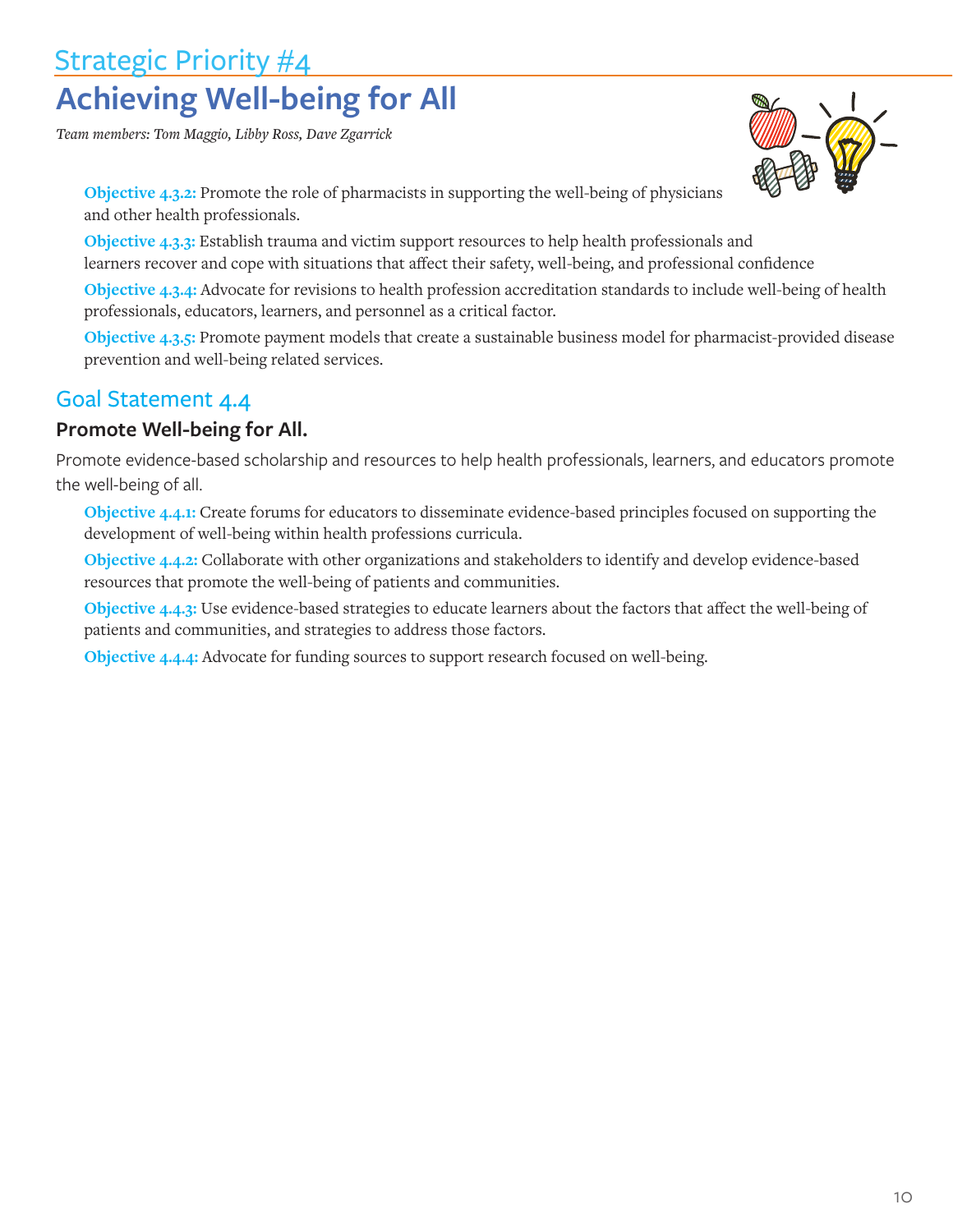## Strategic Priority #5 **Strengthening the Financial Health of AACP and Our Members**

*Team members: Lynette Bradley-Baker, Andre Cholewinski, Matt Cipriani, Russ Melchert, Sibu Ramamurthy*



The financial health of AACP and its members contributes to the development and management of products, programs, and services as well as organizational sustainability. The association will continue to identify and diversify revenue sources to contribute to the sustainable success and growth of the organization and its members. This strategic priority focuses on areas to be initiated or augmented with the goal of generating additional revenue to support the development, implementation, and maintenance of resources for the association and its members.

## Goal Statement 5.1

#### **Cultivate Partnerships.**

Collaborate with organizations to develop and enhance partnerships that benefit AACP and its members.

**Objective 5.1.1:** Develop or expand partnerships with organizations (including for-profit, governmental agencies, non-profits) that have revenue generation/cost-sharing options.

**Objective 5.1.2:** Collaborate with other pharmacy and health education associations to develop avenues that can expand benefits to members (e.g., membership and/or meetings cost reductions for members as well as joint meetings or webinars).

**Objective 5.1.3:** Investigate and implement programs, products and/or services that enable the professional development and growth of AACP individual members across the career spectrum.

**Objective 5.1.4:** Feature and provide advanced training in developing externally funded research programs, and the development and delivery of new graduate programs.

## Goal Statement 5.2

#### **Expand Non-Dues Revenue.**

Generate revenue from AACP platforms, programs, and services.

**Objective 5.2.1:** Create a year-long partnership plan for external organizations and sponsors.

**Objective 5.2.2:** Develop and market advertising and/or sponsorships options for AACP events and other AACP venues, including AJPE, AACP Connect, webinars, e-lert, and AACP social media platforms.

**Objective 5.2.3:** Develop a pricing model for AACP webinars (focusing on AACP non-members to start).

**Objective 5.2.4:** Pursue external grant funding to assist with AACP and its member needs (e.g., CTAP infrastructure).

**Objective 5.2.5:** Increase the number of applicants in PharmCAS, PharmGrad, and PharmDirect to support the strategic priorities and financial health of the Association and member institutions.

## Goal Statement 5.3

#### **Expand AACP Content Areas.**

Develop and expand new and existing content areas that benefit AACP and its members.

**Objective 5.3.1:** Repackage AACP meeting content for future use (for members and other interested stakeholder groups).

**Objective 5.3.2:** Initiate a Learning Management System (LMS) or other resource for AACP learning resources.

**Objective 5.3.3:** Develop a process to provide required and unique teaching resources that has a cost-share option for AACP and the resource (e.g., instructor in a specific area; PharmHands).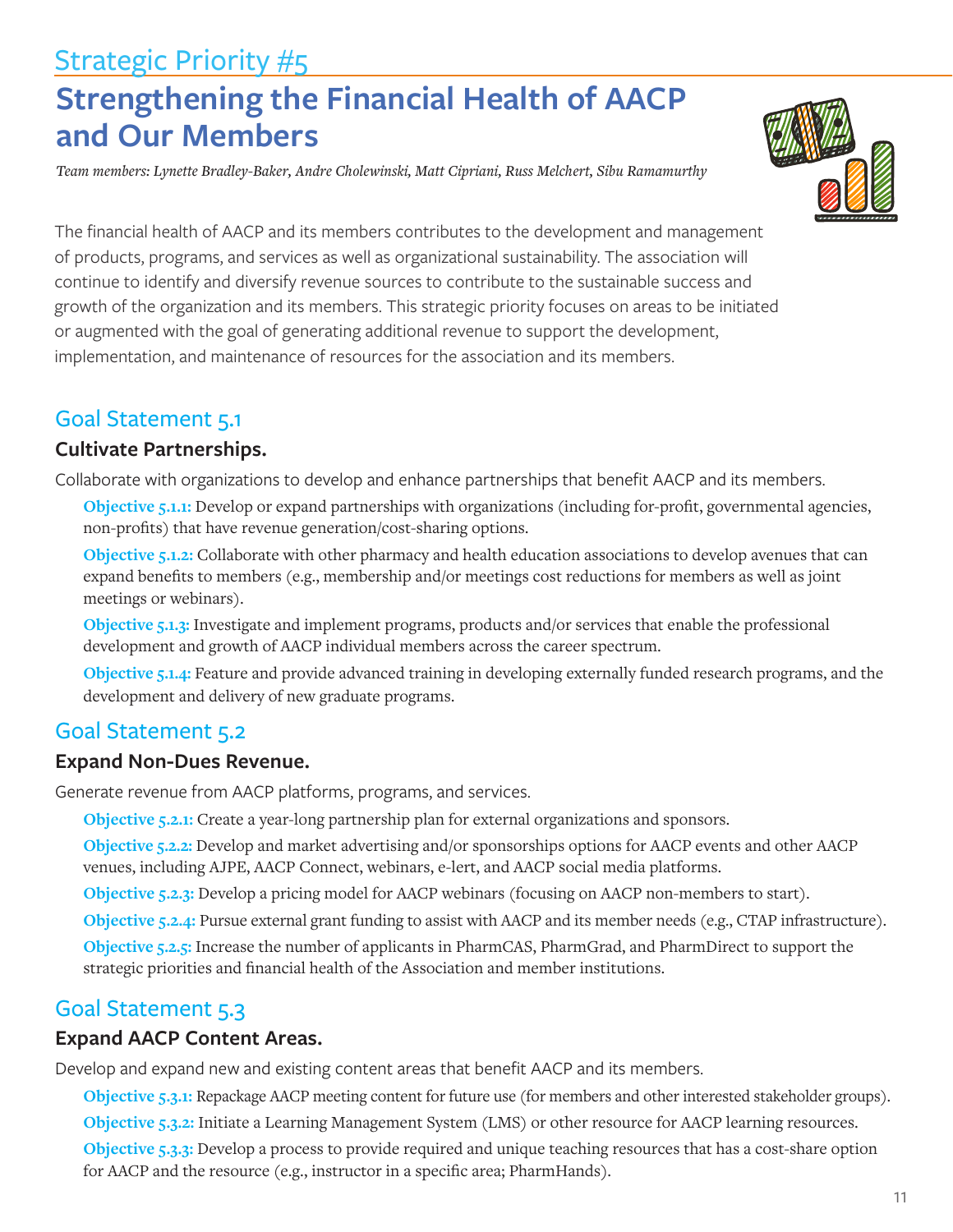## Strategic Priority #5 **Strengthening the Financial Health of AACP and Our Members**

*Team members: Lynette Bradley-Baker, Andre Cholewinski, Matt Cipriani, Russ Melchert, Sibu Ramamurthy*

### Goal Statement 5.4

#### **Grow Membership.**

Expand AACP membership and/or benefits to national and global academic pharmacy stakeholders as well as external organizations.

**Objective 5.4.1:** Enhance international membership opportunities and content.

**Objective 5.4.2:** Revise the corporate membership category to make it more viable and appealing to external organizations.

**Objective 5.4.3:** Investigate mechanisms to engage with faculty and staff at academic pharmacy institutions that are not AACP individual members.

**Objective 5.4.3:** Evaluate the need for and impact of new membership models.

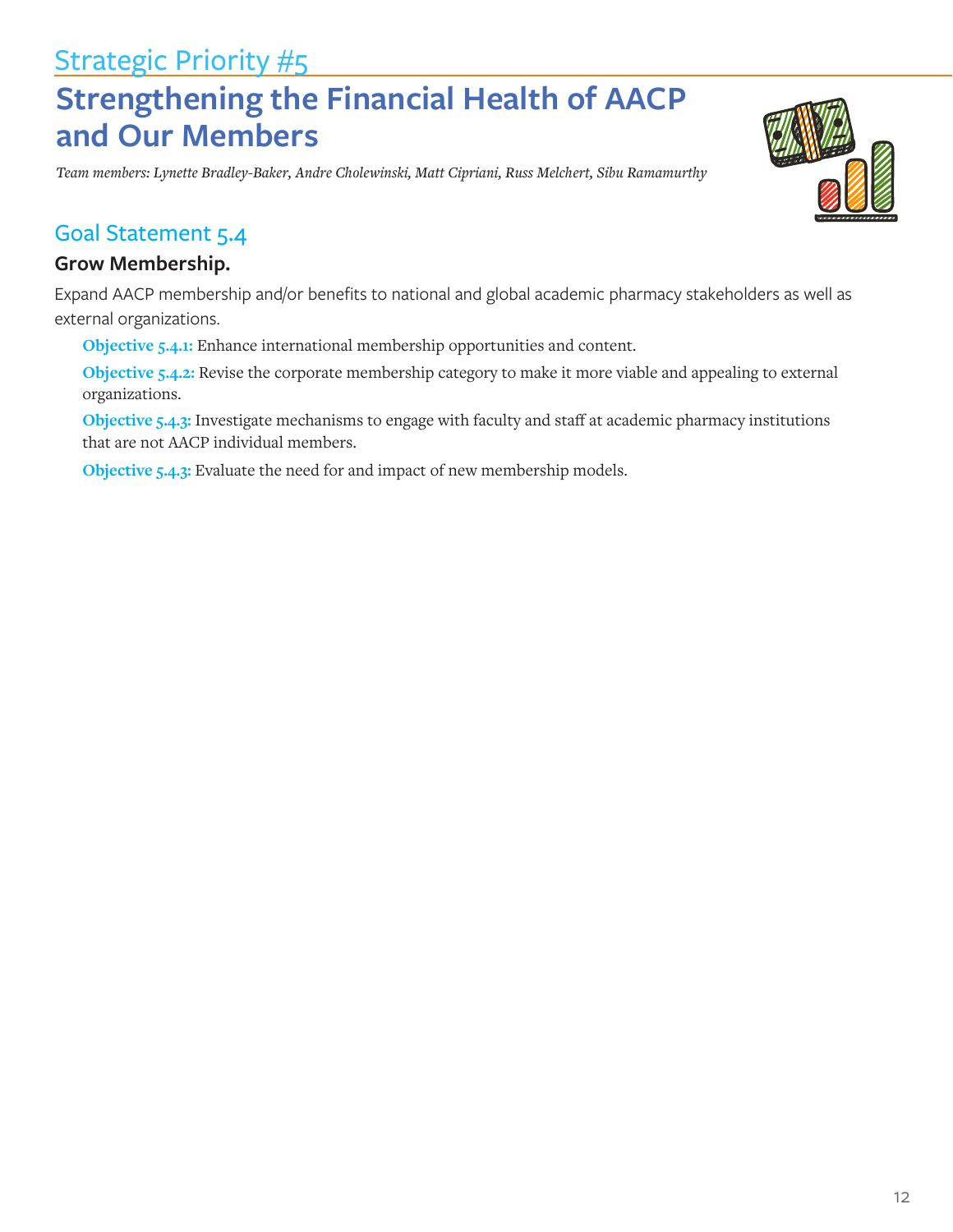## Strategic Priority #6 **Ensuring Our Strong Culture and High-Functioning Operations Support Our Work**

*Team members: AACP Vice Presidents*



Maintaining and continuously improving AACP programs, products and services and implementing the 2021-24 strategic plan priorities require the optimal management of human and technological resources. Priority #6 outlines key areas of focus for AACP senior leaders, including: organizational culture, adequacy of technological systems, Board effectiveness, internal and external equity of staff salaries and benefits, and current program assessments.

### Goal Statement 6.1

#### **Create a Change Culture.**

Foster a culture of productive and innovative change to support the work and leadership of academic pharmacy and AACP staff.

**Objective 6.1.1:** Complete an analysis of work describing how to build and sustain a change culture.

**Objective 6.1.2:** Conduct an assessment of AACP's current culture at the Board of Directors and staff levels.

**Objective 6.1.3:** Evaluate and, if appropriate, apply *Culture By Design* principles and practices to move AACP toward a culture of productive/innovative change.

## Goal Statement 6.2

#### **Command Technology to Optimize Operations.**

Consistently keep pace with evolving technology to support efficient and effective internal and external operation and communications.

**Objective 6.2.1:** Conduct an annual technology audit and risk assessment.

**Objective 6.2.2:** Evaluate gaps in current technology platforms to reach optimum functionality in internal and external applications.

**Objective 6.2.3:** Provide training for AACP staff and leaders to optimize the utilization of communications and other technologies that support member services.

## Goal Statement 6.3

#### **Pursue Continuous Quality Improvements.**

Utilize program evaluation tools to periodically assess and improve upon operations and member programs/services.

**Objective 6.3.1:** Periodically administer and assess Board of Director performance utilizing a valid tool with benchmarking data.

**Objective 6.3.2:** Conduct routine staff salary and benefit analysis to achieve internal and external equity.

**Objective 6.3.3:** Evaluate the results of participant evaluations of projects, programs and services to continuously evaluate participant satisfaction and identify progressive change strategies to ensure our portfolio continues to meet and exceed participant needs.

**Objective 6.3.4:** Build upon AACP's legacy engagement with global pharmacy educators and organizations to expand AACP's global leadership and support the increasing quality of pharmacy education around the world.

**Objective 6.3.5:** Review and evaluate the financial components of all AACP programs, products and services.

**Objective 6.3.6:** Review and evaluate all AACP programs that provide funding to members (e.g., SoTL, NIA) to ensure that they are providing the optimal outcomes for AACP and members.